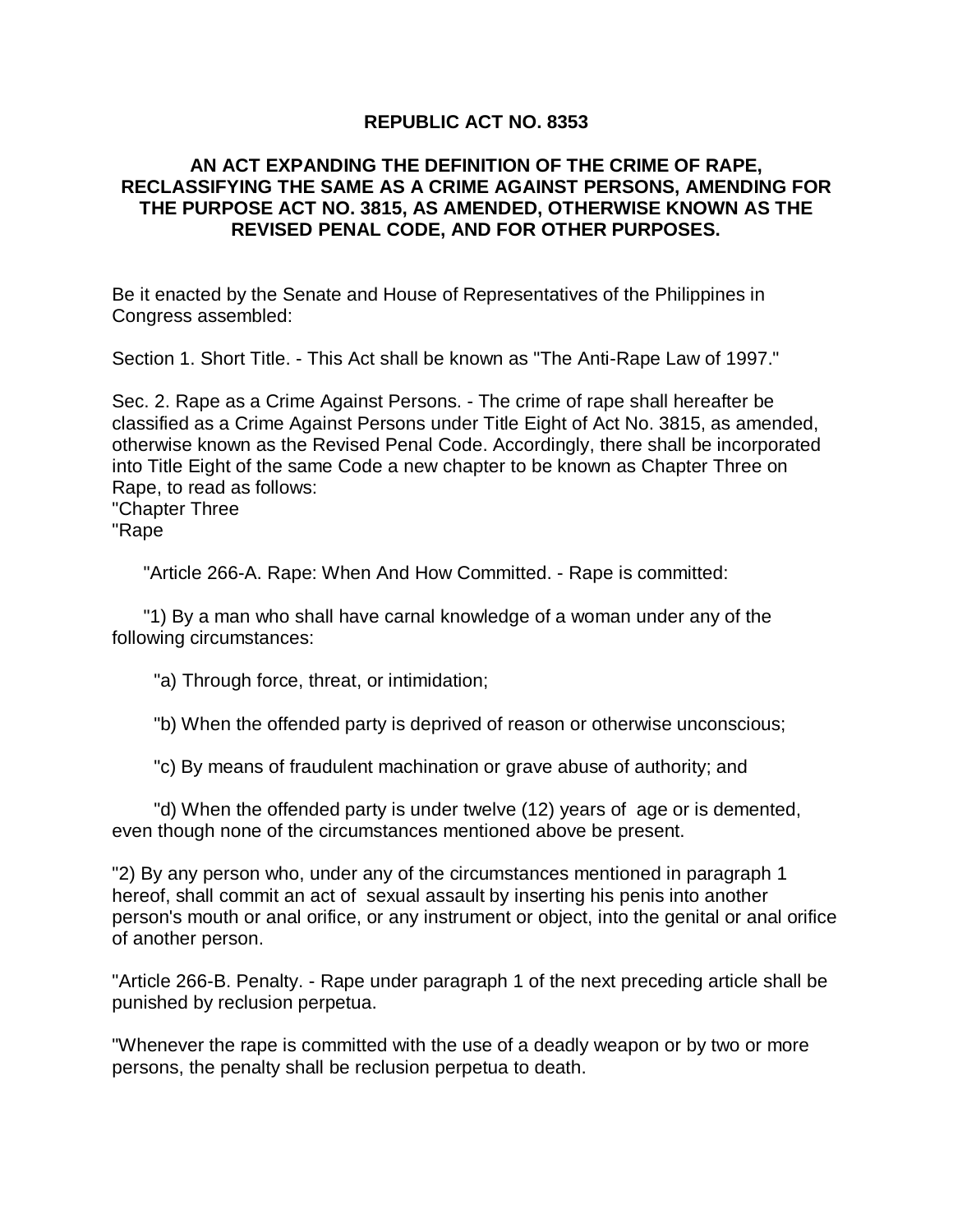"When by reason or on the occasion of the rape, the victim has become insane, the penalty shall become reclusion perpetua to death.

"When the rape is attempted and a homicide is committed by reason or on the occasion thereof, the penalty shall be reclusion perpetua to death.

"When by reason or on the occasion ofthe rape, homicide is committed, the penalty shall be death.

"The death penalty shall also be imposed if the crime of rape is committed with any of the following aggravating/qualifying circumstances:

"l) When the victim is under eighteen (18) years of age and the offender is a parent, ascendant, step-parent, guardian, relative by consanguinity or affinity within the third civil degree, or the common-law spouse of the parent of the victim;

"2) When the victim is under the custody of the police or military authorities or any law enforcement or penal institution;

"3) When the rape is committed in full view of the spouse, parent, any of the children or other relatives within the third civil degree of consanguinity;

"4) When the victim is a religious engaged in legitimate religious vocation or calling and is personally known to be such by the offender before or at the time of the commission of the crime;

"5) When the victim is a child below seven (7) years old;

"6) When the offender knows that he is afflicted with the Human Immuno-Deficiency Virus (HIV)/Acquired Immune Deficiency Syndrome (AIDS) or any other sexually transmissible disease and the virus or disease is transmitted to the victim;

"7) When committed by any member of the Armed Forces of the Philippines or paramilitary units thereof or the Philippine National Police or any law enforcement agency or penal institution, when the offender took advantage of his position to facilitate the commission of the crime;

"8) When by reason or on the occasion of the rape, the victim has suffered permanent physical mutilation or disability;

"9) When the offender knew of the pregnancy of the offended party at the time of the commission of the crime; and

"10) When the offender knew of the mental disability, emotional disorder and/or physical handicap of the offended party at the time of the commission of the crime.